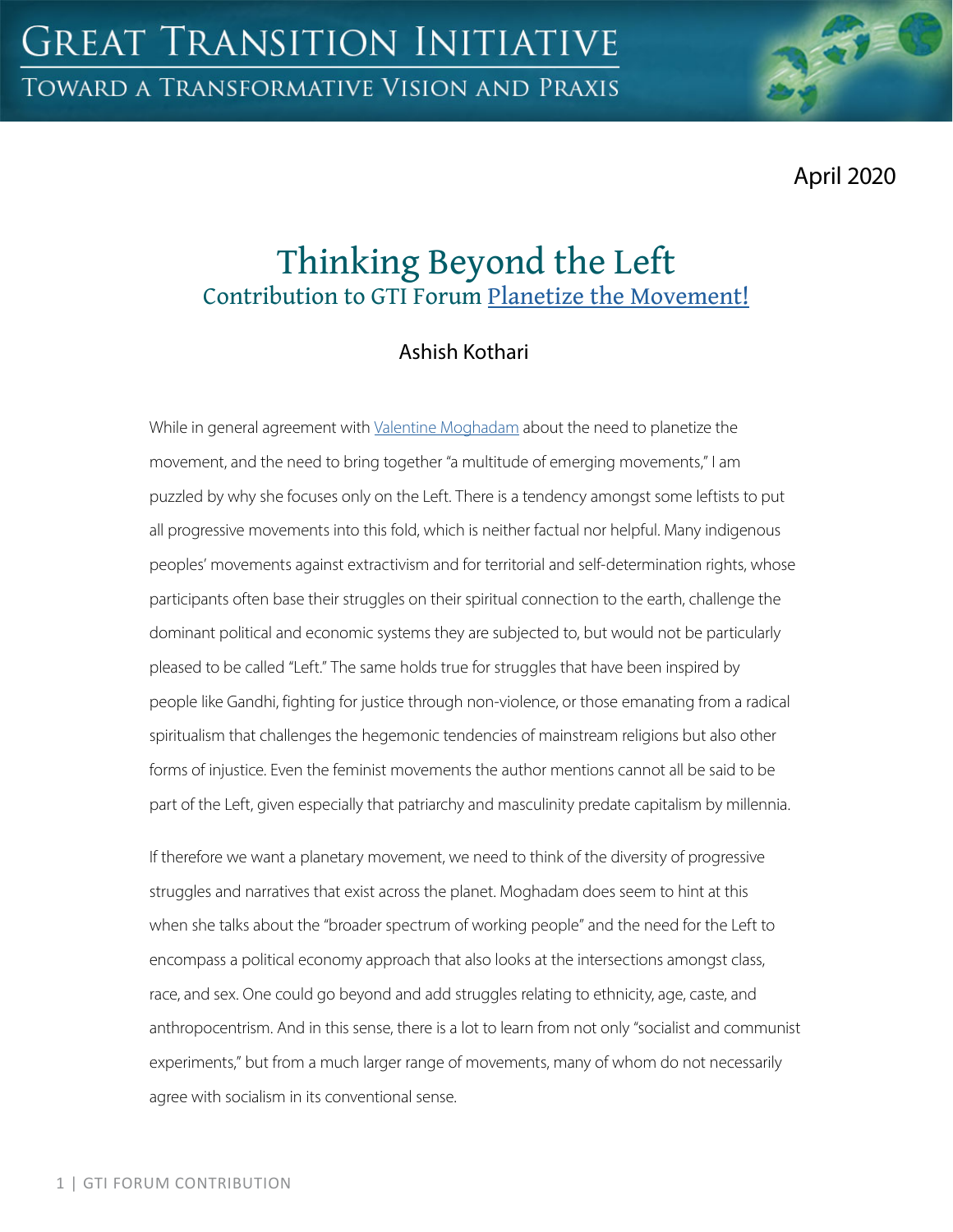What would a "global political organization" look like? What is meant by its being "vertically organized"? How will it avoid the centralization that has often happened in the past with global movements (including with the WSF)? How will it respect and foster the independence of plural movements (what the author calls "horizontally based")? These are all vital questions in need of answers.

To my mind, a global confluence of movements is predicated on a broad agreement on ethical principles and values, based on which there could be elaboration of plural visions of alternative economy, politics, and socio-cultural relations. How we view ourselves, each other, other species, and the earth/universe is so critical to all of us; it determines our behavior. But as part of attempted global movements, we don't explicitly focus on this. Injustice is often easier to define than justice, but that is a challenge any planetary movement needs to deal with.

One attempt at collective visioning of a just society, based on ethical principles, has been taking place in the Indian Vikalp Sangam (Alternatives Confluence) process. This and other processes of bringing together radical alternatives has led to the Global Tapestry of Alternatives, an attempt at horizontal weaving of movements to learn from each other and create a more global movement in the spirit of the pluriverse. This and other similar global initiatives need to talk to each other to "planetize the movement," but with the explicit recognition that we do not all fit into one political category.